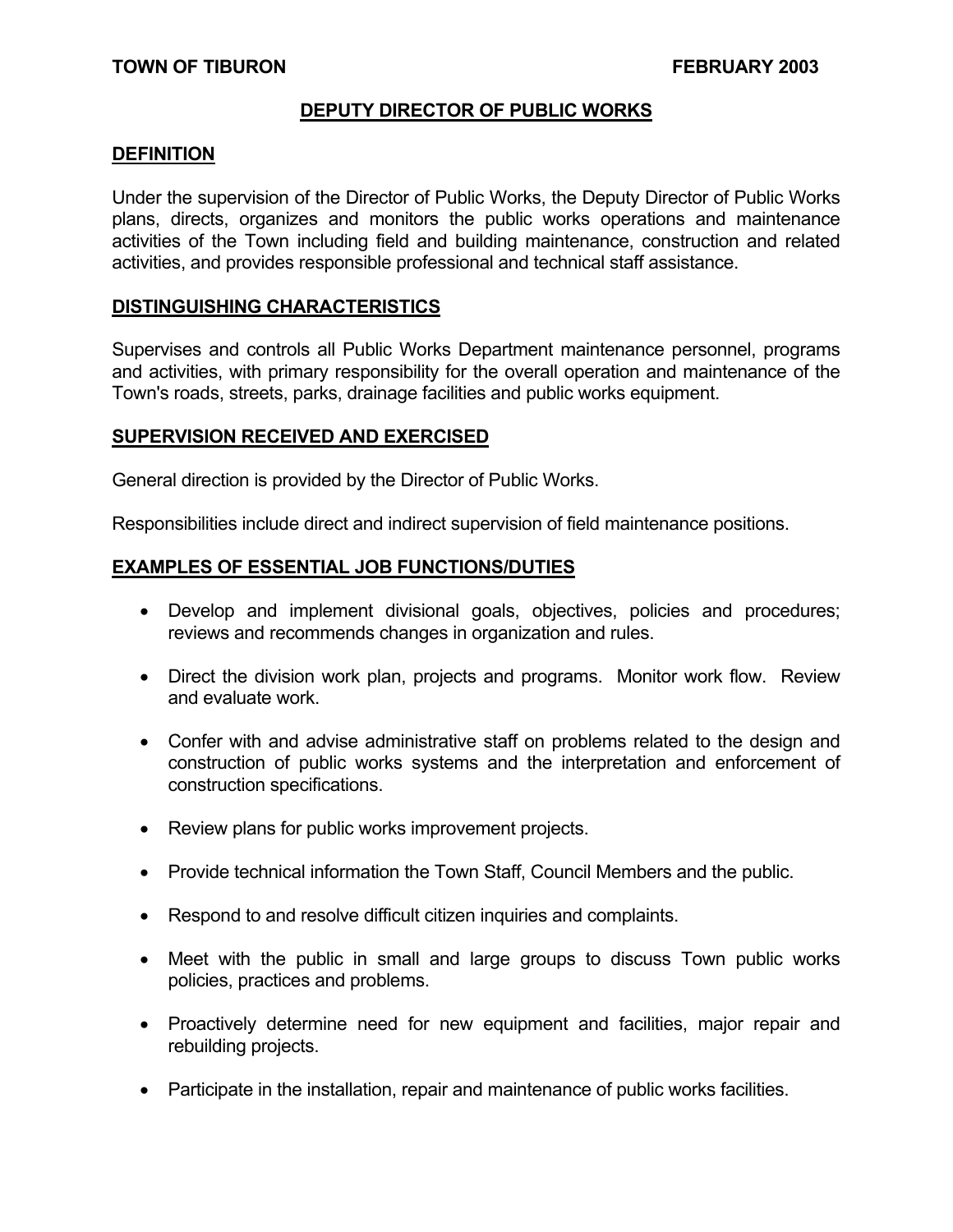- Assist in the preparation and administration of the divisional budgets; develop budgetary program goals and objectives; review budgetary concerns and requests; advise Director of any anticipated deviations; review and approve expenditures.
- Coordinate public works activities with other Town departments, State and County agencies.
- Select, supervise, train and evaluate field maintenance subordinates.
- Supervise the development, administration and enforcement of departmental responsibilities in such matters as safety and emergency preparedness.
- Perform related duties as assigned.

# **JOB RELATED AND ESSENTIAL QUALIFICATIONS**

## **Knowledge of:**

- Principles and practices of public works maintenance and administration as applied to the
- design, construction and operation of public works facilities and technical inspection
- services.
- Methods, materials and techniques employed in public works construction and
- maintenance.
- Principles and practices of modern office management.
- Recent developments, current literature and sources of information in municipal public
- works administration.
- Laws and codes related to public works maintenance.
- Principles of organization, administration, budget and personnel management.

## **Ability to:**

- Effectively supervise public works personnel.
- Prepare plans, drawings, specifications, diagrams and make sketches.
- Interact and negotiate with contractors, engineers, and their representatives.
- Use a personal computer and related maintenance software.
- Supervise the preparation of maintenance records and prepare technical reports.